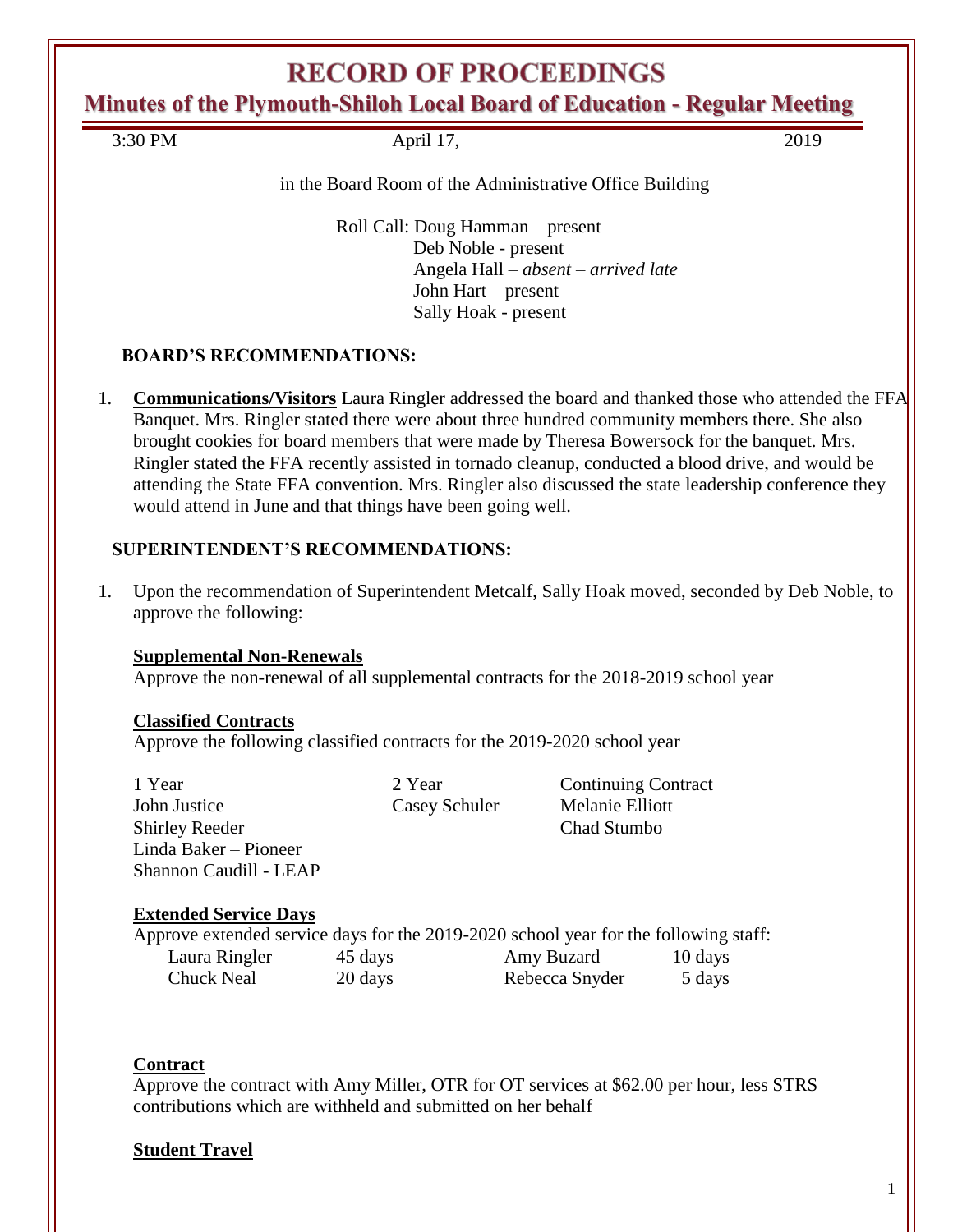# **RECORD OF PROCEEDINGS**

# **Minutes of the Plymouth-Shiloh Local Board of Education - Regular Meeting**

| 3:30 PM | April 17,                                                                                    | 2019 |
|---------|----------------------------------------------------------------------------------------------|------|
|         | Approve the FFA Chapter members to attend the State FFA Convention May 2-3, 2019 at the Ohio |      |

Vote: Yeas; Hoak, Noble, Haman, Hart. Nays; None. Motion carried.

2. **Other** Mrs. Noble asked that the board go into executive session to discuss employment and the board vote on the certified contracts afterwards.

### **TREASURER'S RECOMMENDATIONS:**

Expo Center Columbus, Ohio

1. Upon the recommendation of Treasurer, Gavyn Bazley, John Hart moved, seconded by Sally Hoak, to approve the following:

### **Minutes & Financial Information**:

Approve the Minutes of the March, 18, 2019 regular meeting Approve the Monthly Expenditures, Financial Reports. Total Expenditures for the Month of March were \$1,032,342.69

### **Budgetary**

Approve the amendments to the estimated resources and appropriations as presented

### **Donations**

Approve the donation of \$760.00 to the  $7<sup>th</sup>$  grade for their Cedar Point trip scheduled for May 14<sup>th</sup> from Kayla Kamann

Approve the donation of \$100.00 to the FFA fund for the FFA Banquet from American Legion Post #447

Approve the donation of \$100.00 to the FFA fund for the FFA Banquet from Woody Ridge Golf Course

Approve the donation of \$300.00 to the Junior Class Fund for the Prom DJ from RBP One Inc, Dirk Roberts

Approve the donation of \$10,800 to the Athletic Fund from the Plymouth-Shiloh Athletic Boosters

Vote: Yeas; Hart, Hoak, Hamman, Noble. Nays; None. Motion carried.

2. **Other** Mr. Bazley discussed that they were essentially starting over with the migration to the new state software due to issues discovered with the payroll side. Mr. Bazley discussed and explained to the board about the new proposed Ohio Fair School Funding Plan. Mr. Bazley presented the board with the first simulations released and explained how the district would be impacted should the formula pass and be funded fully. Mr. Bazley cautioned that these simulations are just the first to be released and there are several variables that still need to be overcome by the state for this proposed plan to pass both the Ohio House and Senate in order to become effective for the next fiscal year